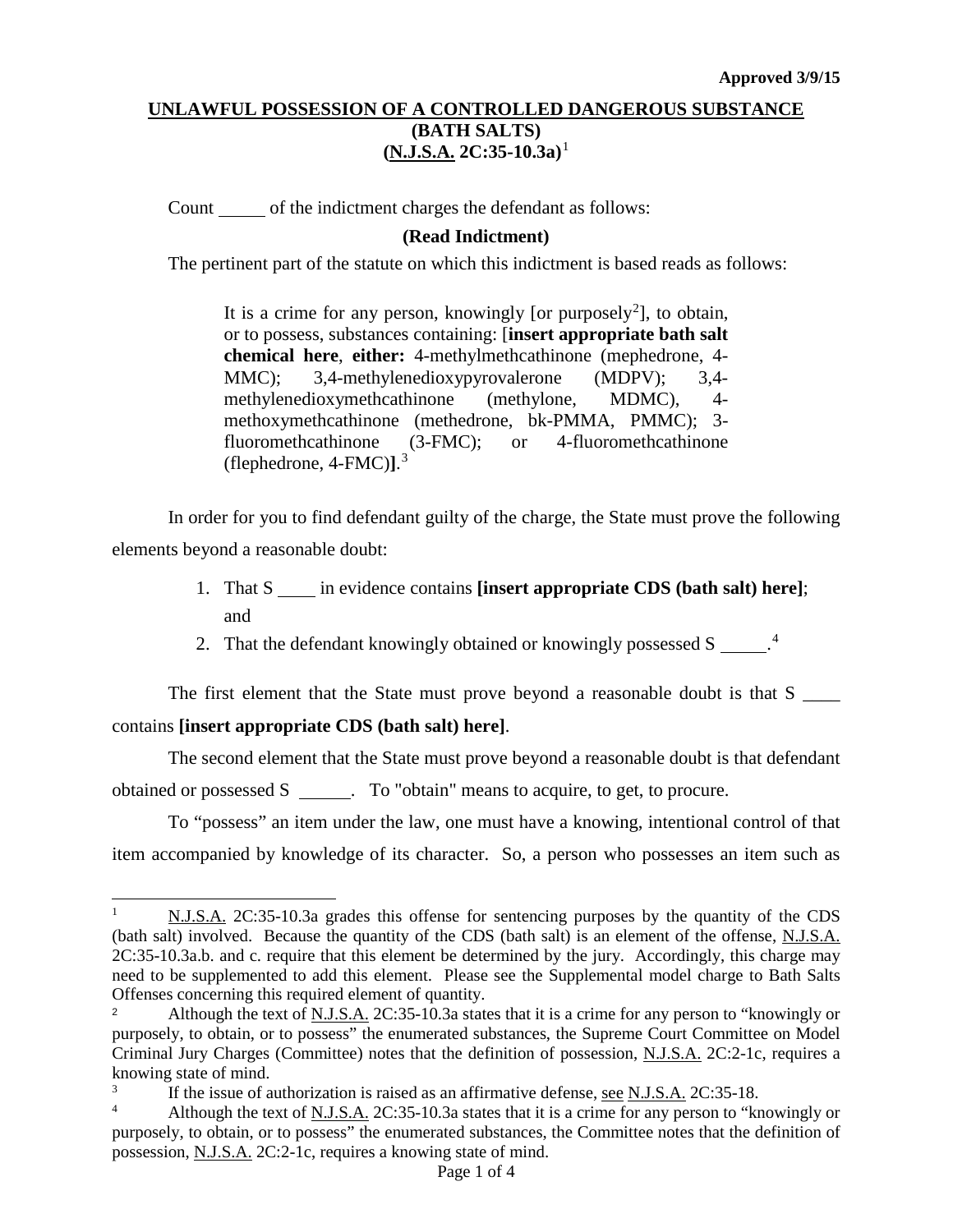#### **UNLAWFUL POSSESSION OF A CONTROLLED DANGEROUS SUBSTANCE (BATH SALTS) (N.J.S.A. 2C:35-10.3a)**

**IDENTIFY RELEVANT ITEM(S)**) must know or be aware that he/she possesses it/them, and he/she must know what it is that he/she possesses or controls (that it is ). [**WHERE APPLICABLE**, charge: Possession cannot merely be a passing control, fleeting or uncertain in its nature.] In other words, to "possess" an item, one must knowingly procure or receive an item or be aware of his/her control thereof for a sufficient period of time to have been able to relinquish his/her control if he/she chose to do so.

The State must prove beyond a reasonable doubt that a possessor acted knowingly in possessing the item. A person acts knowingly with respect to the nature of his/her conduct or the attendant circumstances if he/she is aware that his/her conduct is of that nature, or that such circumstances exist, or he/she is aware of the high probability of their existence. A person acts knowingly as to a result of his/her conduct if he/she is aware that it is practically certain that conduct will cause such a result. Knowing, with knowledge, or equivalent terms have the same meaning.

Knowledge is a condition of the mind. It cannot be seen. It can only be determined by inferences from conduct, words or acts. Therefore, it is not necessary for the State to produce witnesses to testify that a particular defendant stated, for example, that he/she acted with knowledge when he/she had control over a particular thing. It is within your power to find that proof of knowledge has been furnished beyond a reasonable doubt by inference which may arise from the nature of the acts and the surrounding circumstances.

A person may possess (an item) even though it was not physically on his/her person at the time of the arrest, if he/she had in fact, at some time prior to his/her arrest, had control over it.

Possession means a conscious, knowing possession, either actual or constructive.

### **[CHARGE THOSE FOLLOWING PARAGRAPHS WHICH APPLY TO YOUR CASE]**

# **ACTUAL POSSESSION**

A person is in actual possession of an item when he/she first, knows what it is: that is, he/she has knowledge of its character, and second, knowingly has it on his/her person at a given time.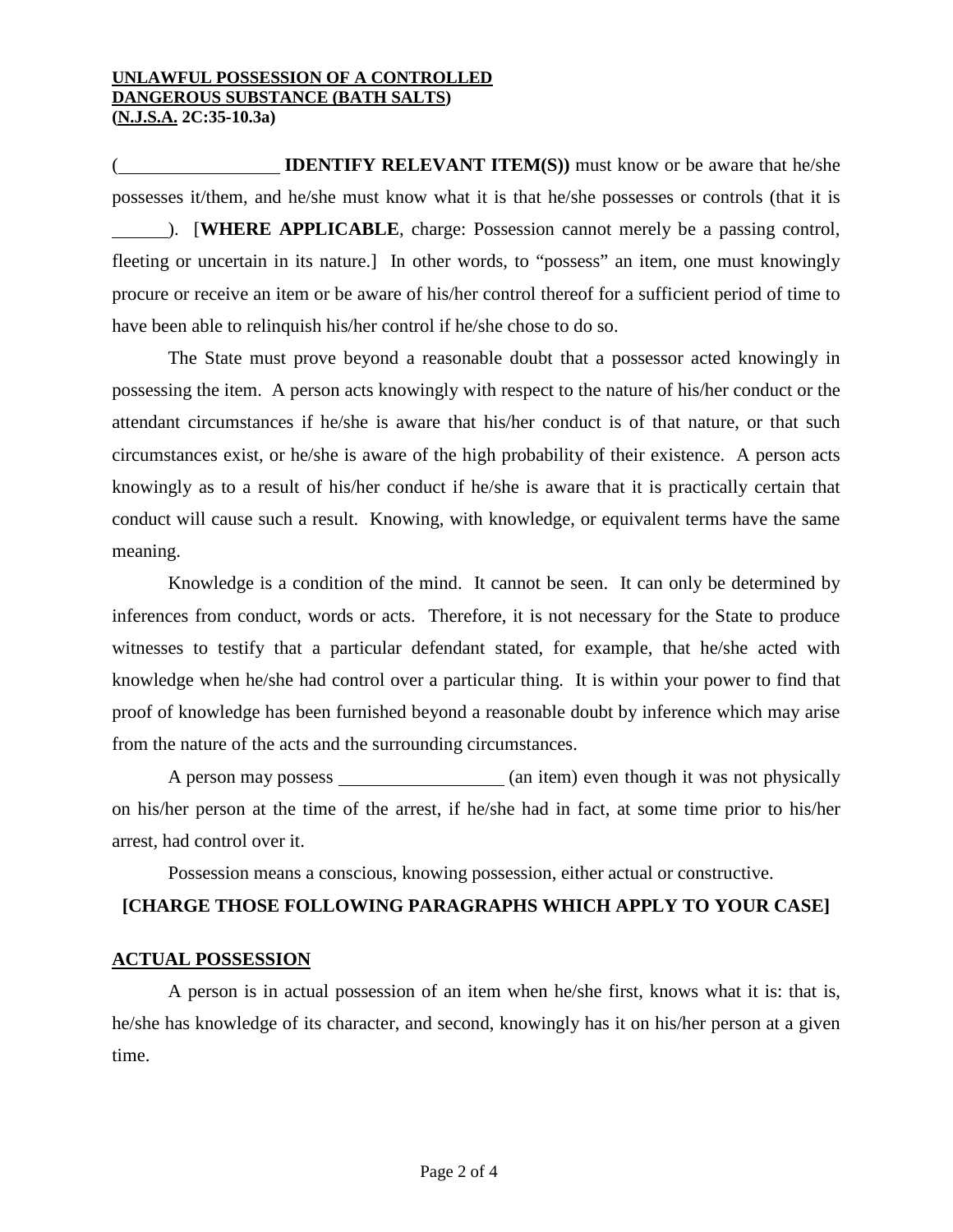#### **UNLAWFUL POSSESSION OF A CONTROLLED DANGEROUS SUBSTANCE (BATH SALTS) (N.J.S.A. 2C:35-10.3a)**

### **CONSTRUCTIVE POSSESSION** [5](#page-2-0)

Possession may be constructive instead of actual. As I just stated, a person who, with knowledge of its character, knowingly has direct physical control over an item at a given time is in actual possession of it.

Constructive possession means possession in which the possessor does not physically have the item on his or her person but is aware that the item is present and is able to and has the intention to exercise control over it. So, someone who has knowledge of the character of an item and knowingly has both the power and the intention at a given time to exercise control over it, either directly or through another person or persons, is then in constructive possession of that item.

# **JOINT POSSESSION**

Possession may be sole or joint. If one person alone has actual or constructive possession of an item, possession is sole. If two or more persons share actual or constructive knowing possession of an item, possession is joint.

# **[RESUME MAIN CHARGE]**

A person acts knowingly with respect to the nature of his/her conduct or the attendant circumstances if he/she is aware that his/her conduct is of that nature, or that such circumstances exist, or he/she is aware of a high probability of their existence. A person acts knowingly with respect to a result of his/her conduct if he/she is aware that it is practically certain that his/her conduct will cause such a result. "Knowing," "with knowledge" or equivalent terms have the same meaning.<sup>[6](#page-2-1)</sup>

Remember that when we speak of knowingly we are speaking of a condition of the mind that cannot be seen. It is not necessary for the State to prove the existence of such a mental state by direct evidence such as a statement by the defendant that he/she had particular knowledge. Knowledge as a separate proposition of proof does not commonly exist. It must ordinarily be

-

<span id="page-2-0"></span><sup>&</sup>lt;sup>5</sup> In <u>State v. Spivey</u>, 179 N.J. 229 (2004), the New Jersey Supreme Court affirmed a conviction under N.J.S.A. 2C:39-4.1(a), Possession of a Firearm While Committing Certain Drug Offenses. There, the Court noted that that statute suggests a temporal and spatial link between possession of the firearm and the drugs. The Court held: "The evidence must permit the jury to infer that the firearm was accessible for use in the commission of the [drug] crime." In the appropriate case, therefore, the possession charge may be supplemented by this language.

<span id="page-2-1"></span>N.J.S.A. 2C:2-2b(1).